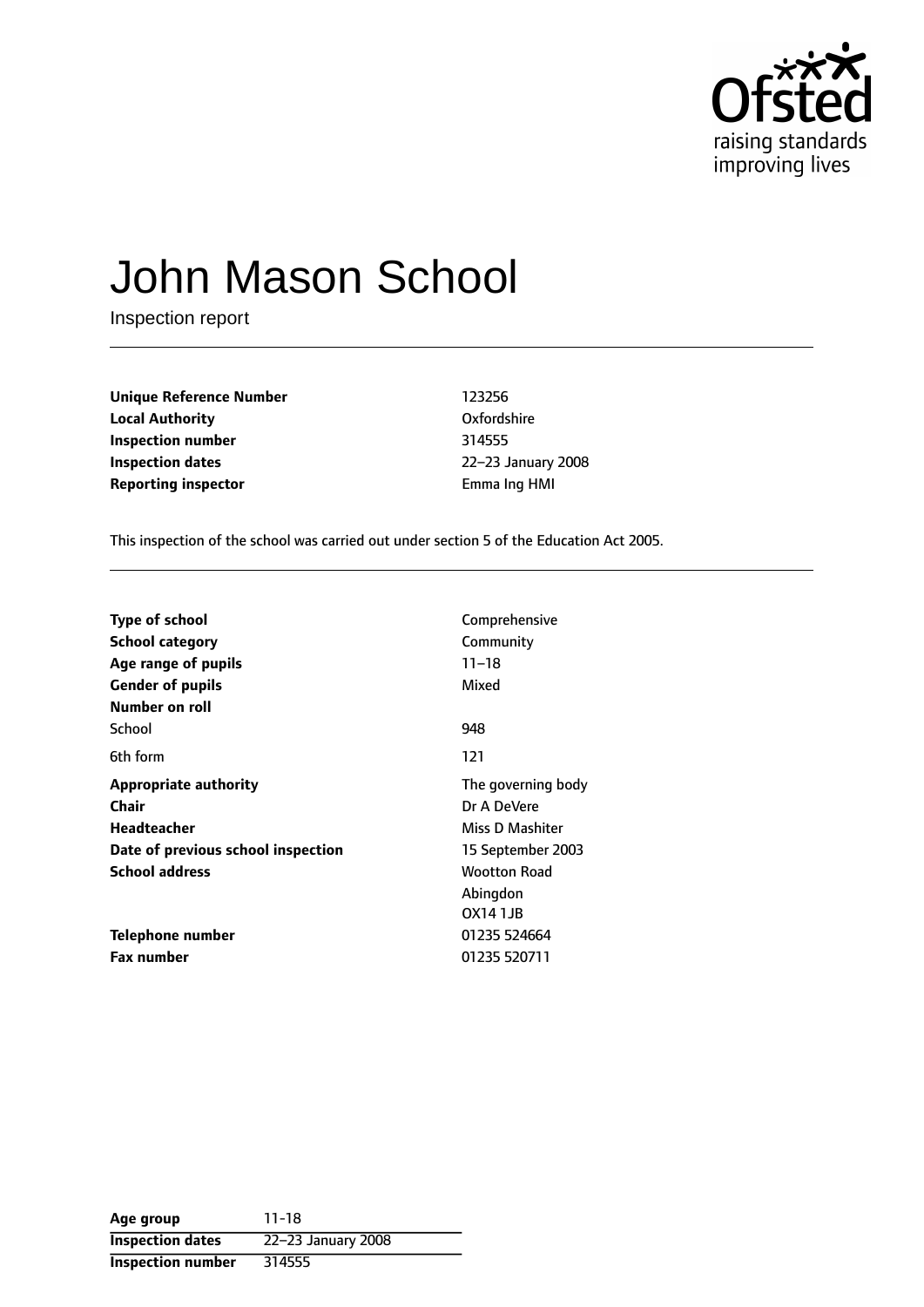.

© Crown copyright 2008

#### Website: www.ofsted.gov.uk

This document may be reproduced in whole or in part for non-commercial educational purposes, provided that the information quoted is reproduced without adaptation and the source and date of publication are stated.

Further copies of this report are obtainable from the school. Under the Education Act 2005, the school must provide a copy of this report free of charge to certain categories of people. A charge not exceeding the full cost of reproduction may be made for any other copies supplied.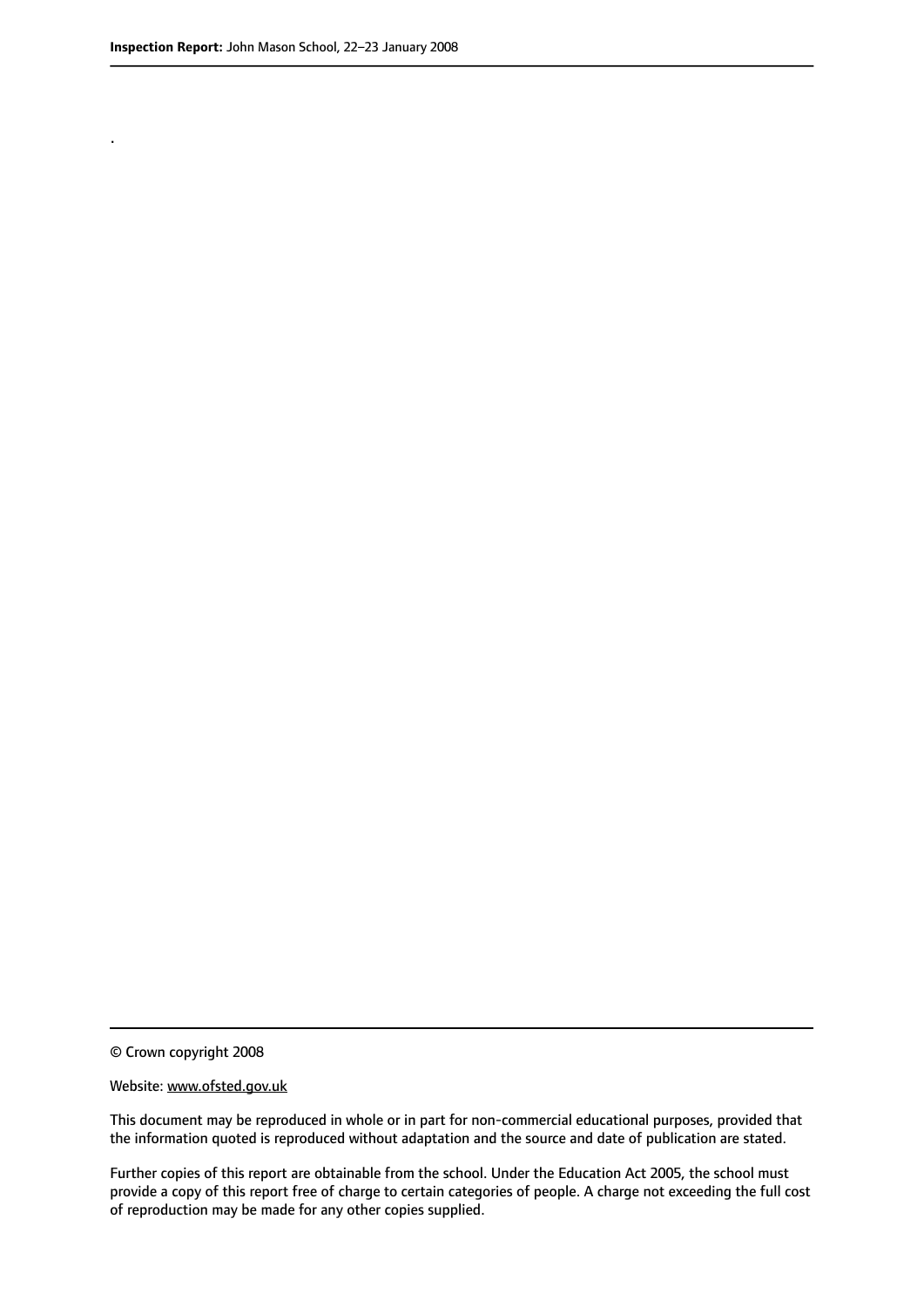# **Introduction**

The inspection was carried out by one of Her Majesty's Inspectors and three Additional Inspectors.

## **Description of the school**

John Mason School is an average sized specialist Visual and Performing Arts School in a small market town just south of Oxford. Few students are eligible for free school meals although a few come from areas of social deprivation. The proportion of students from minority ethnic backgrounds is small but there are a number of students who are learning English as an additional language. The proportion of students who have statements of special educational need is slightly below average. The inspection took place two weeks after a new head teacher had taken office.

### **Key for inspection grades**

| Grade 1 | Outstanding  |
|---------|--------------|
| Grade 2 | Good         |
| Grade 3 | Satisfactory |
| Grade 4 | Inadequate   |
|         |              |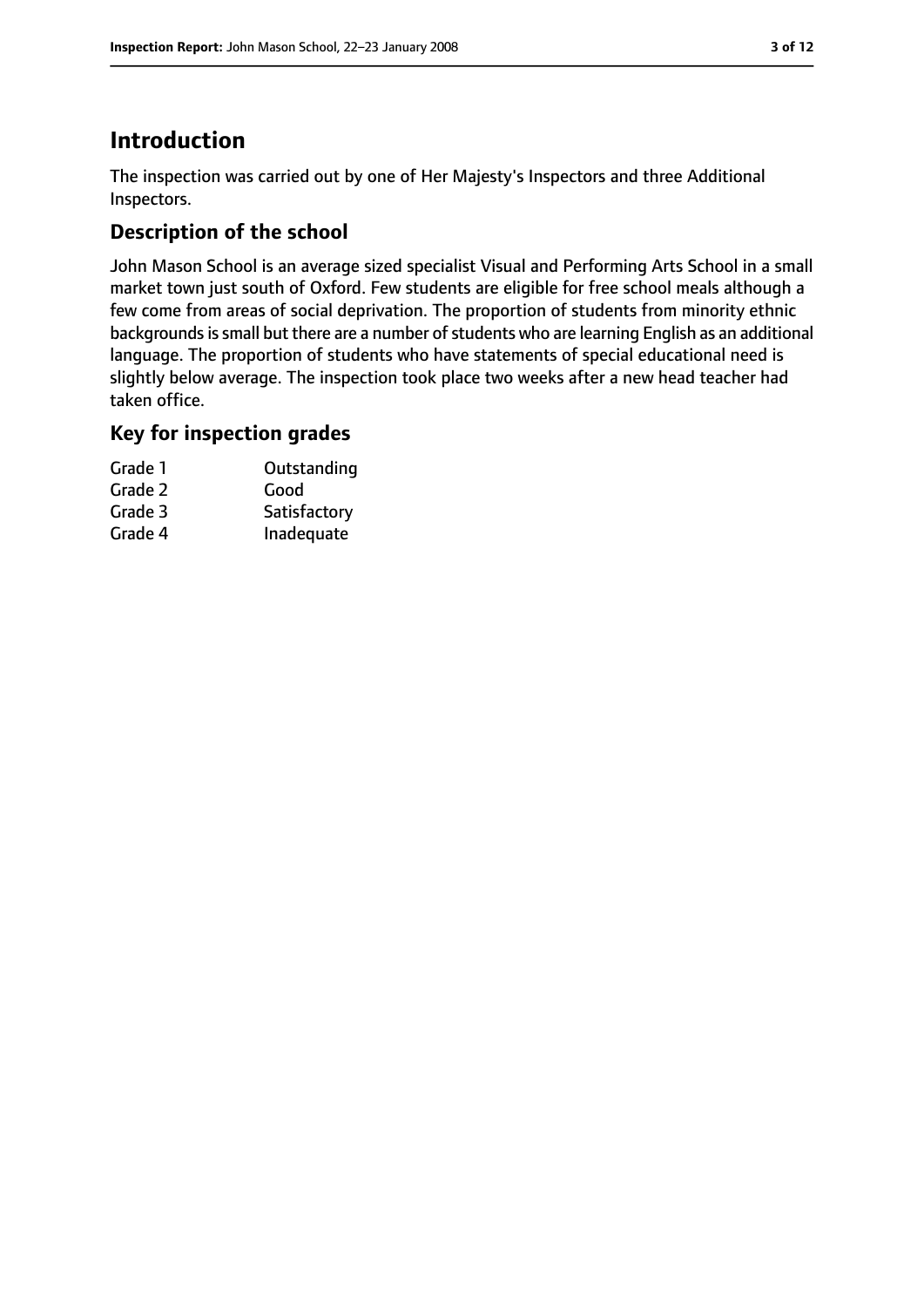## **Overall effectiveness of the school**

#### **Grade: 4**

John Mason School provides an acceptable standard of education with strengths in the sixth form, which provides well for students. The school has been through an unsettled period in leadership that has been handled sufficiently well to avoid majorslippage but hasleft the school behind most other schools in terms of their development and improvement. As a result leaders have had too little impact on raising standards. Although the new headteacher has a clear understanding of the strengths and weaknesses of the school, others do not share this. There has not been time for her to put in place the steps that need to be taken in order to achieve her vision of excellence for the school. There is good practice in various aspects of the work of the school but it is not shared or consistent across the school. The governance of the school is inadequate as it has not provided sufficient challenge to the school and because the statutory requirements to adopt, implement and monitor the impact of a race equality policy, to hold a daily act of collective worship and to report to parents on progress in citizenship have not been met.

In accordance with legislation, Her Majesty's Chief Inspector is of the opinion that this school requires significant improvement, because it is performing significantly less well in all the circumstances that it could reasonably be expected to perform. The school is therefore given a Notice to Improve. Significant improvement is required in relation to leadership, management and governance.

One parent shared their opinion that the school has low expectations and that 'Average is acceptable'. Although this is not the vision of the new headteacher, inspectors recognised elements of this in much of the rest of the school. Although generally satisfactory, lessons, for example, rarely challenge all the students some of whom reported that they can choose whether to do hard, middling, or easy tasks according to how they feel. Too many lessons are pedestrian. Much of the marking of students' work does not clearly identify for them what it is that they need to do to improve their work. The targets that are set are insufficiently challenging. As a result standards reached in the school are average, and the progress made by students between Year 7 and Year 11 is a little below that made by students nationally. In last year's Year 11, no students made exceptionally good progress. In the sixth form however, students make good progress and achieve above expectations. They are supported well by the school in most areas.

There are pockets of very good practice particularly in art, and in mathematics and English. Students make better than average progress in these subjects. Those students who become involved in the arts benefit a good deal from the rich experiences on offer whilst those who are school councillors demonstrate both strong commitment to the school and well organised support of its improvement through identification of issues and action plans for improvement. Sixth-form students support the work of the school by being peer mentors and counsellors.

Students are generally pleasant around the school. Although the school is by no means disorderly or unsafe, parents express concern about the low-level disruption in lessons and about bullying. A recently introduced behaviour policy has gone some way to improving behaviour in the school and in the last term the number of exclusions and detentions reduced significantly. Students observe that behaviour remains an issue in a few lessons where staff are inconsistent in following the behaviour policy.

The curriculum at Key Stage 3 has broadened in response to the individual learning needs of students. Key Stage 4 provides a range of options to meet the different interests and abilities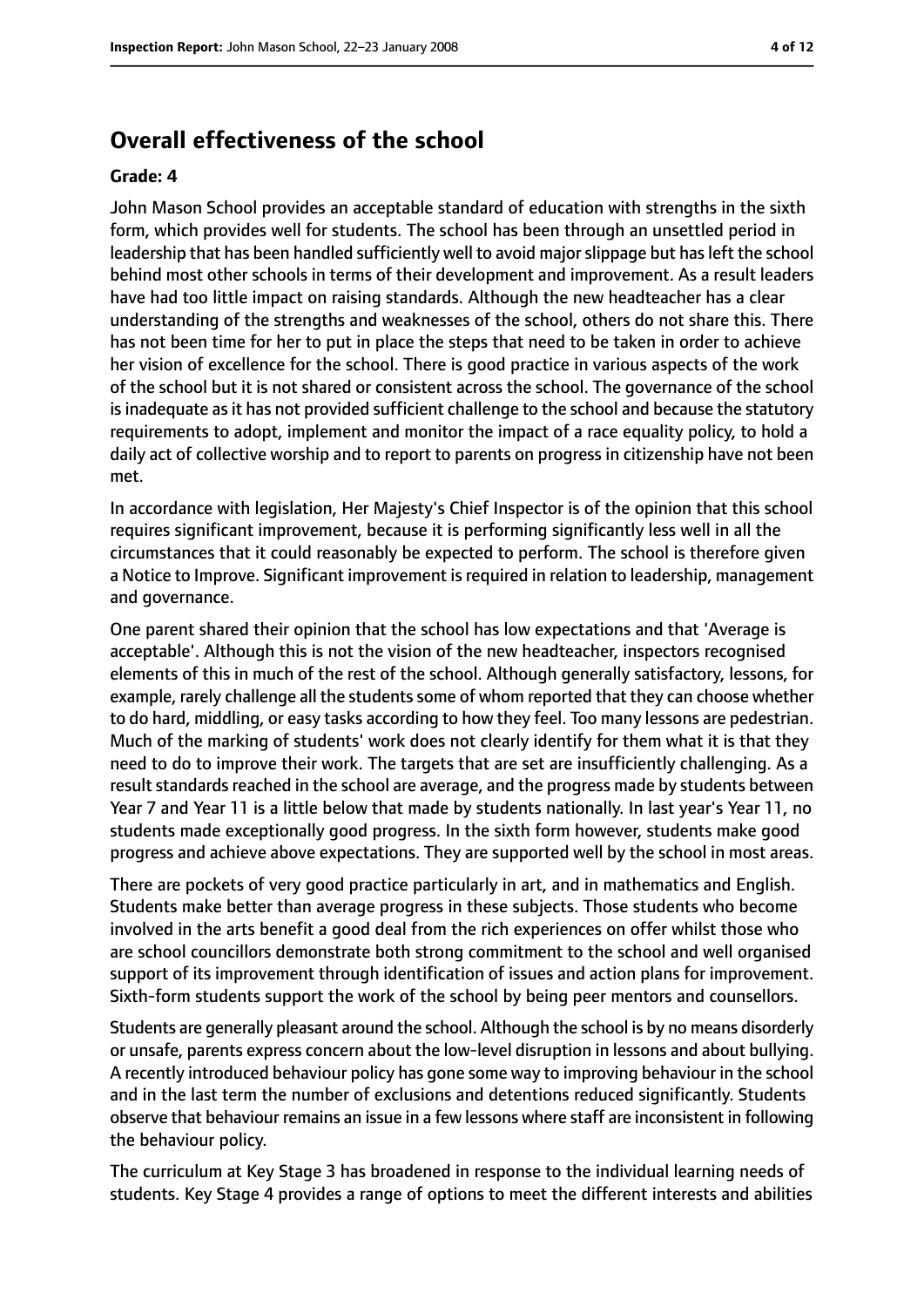of students. Curricular opportunities for students aged 16 and over are good. There are some good extra-curricular opportunities in physical education and in arts subjects that are much appreciated by students. The school's base in Wales provides many valuable opportunities for students to enrich their understanding of different subjects, to learn beyond the classroom and also to have good fun together.

#### **Effectiveness of the sixth form**

#### **Grade: 2**

The school is a member of the Abingdon 14-19 partnership in conjunction with Abingdon and Witney College and two other local secondary schools. As a result, students at the school have an excellent range of courses that they can choose from at different levels and in a wide range of subjects. Those that choose predominantly vocational courses tend to switch to the college, but others stay at John Mason School and may attend courses at partnership institutions. The school is aware of and working on the difficulties they face in quality assuring the experiences that their students have at the different institutions of the partnership.

The standards reached by students in the sixth form are in line with national averages. This represents good progress for most students who achieve above expectations based on their GCSE results. Progress is particularly good in the sciences and in English, geography, art and mathematics. Most sixth formers go on to university, a few to leading universities.

Sixth form students report that they feel well cared for and that they are well supported in their work. Their progress is monitored and they are clear about their target grades and the extent to which they are on track to meet them. The school is good at encouraging students to take responsibility for their progress and to reflect on how they can improve. In lessons, however they are often rather passive learners. Around the school the sixth formers are a positive influence; their personal development is good. Some are involved in supporting younger learners through 'buddying' and mentoring schemes whilst others are engaged in sports leadership or offer arts based workshops to younger students.

## **What the school should do to improve further**

- Ensure that the school meets statutory requirements and improve the quality of governance.
- Empower staff at all levels to lead and to develop good practice across the school.
- Raise expectations of what pupils can achieve and set challenging targets for all.
- Engage pupils in their learning and make sure that they know what they need to do to improve their work.

## **Achievement and standards**

#### **Grade: 3**

#### **Grade for sixth form: 2**

The standards that students reach at the end of Year 9 and Year 11 are in line with the national average. The number of good GCSE passes attained by students has fluctuated over the past three years, improving last year after a significant fall, but the average attainment has remained static and in line with national averages. For the students of this school this represents slightly below average progress from Year 7 to Year 11. Students do particularly well in mathematics, English, art, business studies and physical education. In these subjects, the proportion that attains top grades is also good. Because English and mathematics are strong subjects at this school a higher proportion than average achieve 5 A\*-C grades including English and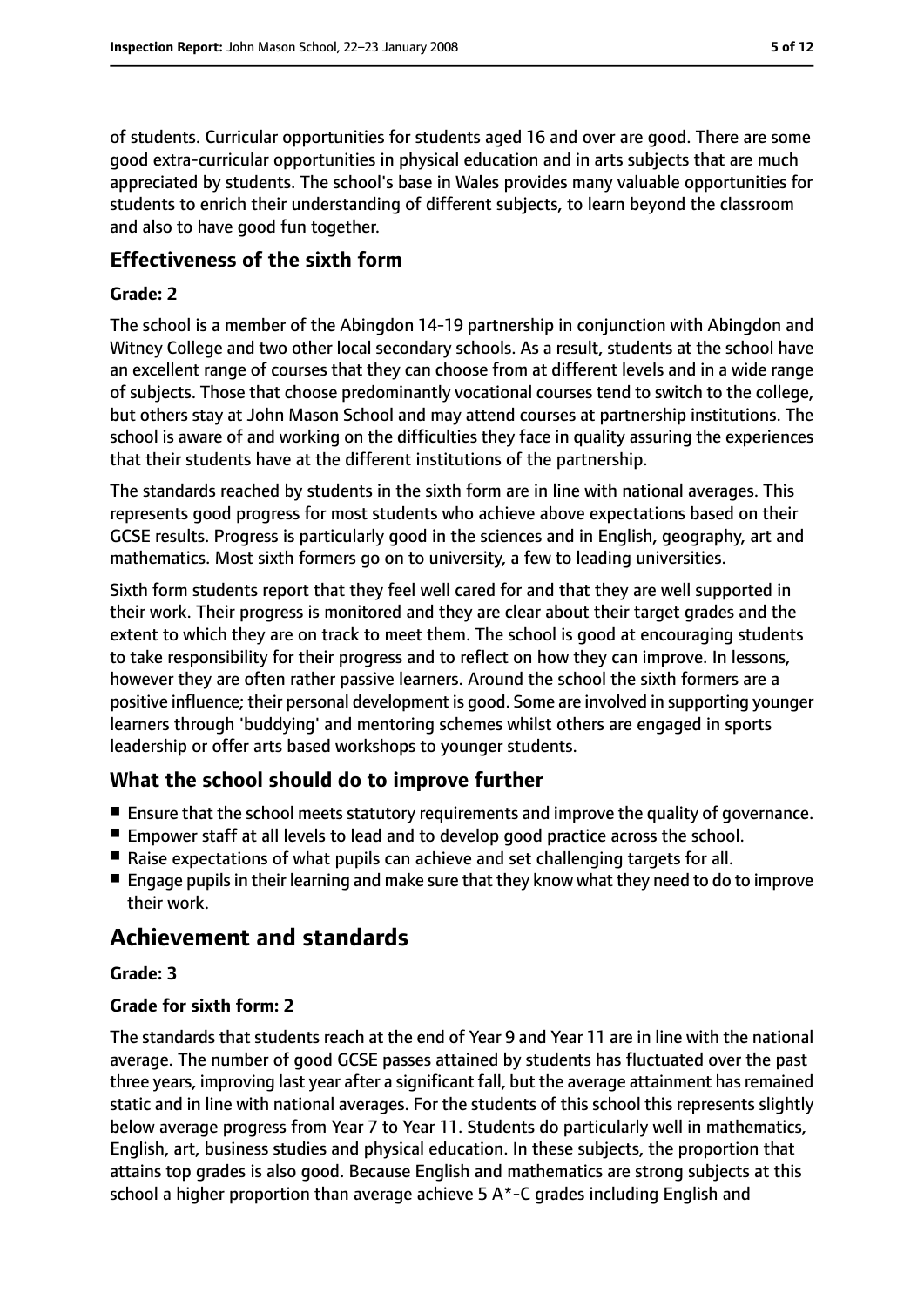mathematics at GCSE. However, the performance of students in some modern foreign languages and in design and technology, information and communication technology and in drama is weak.

In the sixth form, standards are in line with national averages but because attainment on entry is lower than average this represents good progress.

## **Personal development and well-being**

#### **Grade: 3**

#### **Grade for sixth form: 2**

The atmosphere in the school is cheerful and positive. Around the school and in lessons behaviour is generally satisfactory and often good. Although students say that they feel safe, they acknowledge that there is still an uncomfortable level of bullying and that there are one or two areas of the school that some avoid. The school council represents the student body effectively. Members have prepared some excellent development plans for the school based on their recognition of things that need to be improved. They recently led an anti-bullying campaign, which they feel has improved matters. These students, together with those who are involved in the arts, show good initiative and skills of independence and teamwork. 'Reading buddies' in Year 10 work very effectively to support younger readers. Throughout the school as a whole however, such skills are less well developed. The moral and social development of students is therefore satisfactory overall.

Those students who take advantage of the wide range of activities offered by the Art department and Performing Arts Faculty and others who are involved in school trips, are able to develop good cultural awareness, but few students are familiar with minority cultures so that overall this element is unsatisfactory. Partly as a result of the failure of the school to provide a daily act of collective worship, spiritual development is also weak.

Students have a good knowledge of how to live a healthy lifestyle but there is evidence around the school that some do not follow one. Nevertheless students very much value the range of sporting activities and many are involved in these both in and out of school. On leaving school, a small, but worrying, number of students do not go on to further education or training.

# **Quality of provision**

## **Teaching and learning**

#### **Grade: 3**

#### **Grade for sixth form: 2**

Teachers' subject knowledge is sound. Lessons are securely planned around learning outcomes to ensure that students make steady progress in most. Explanations are clear and the tasks and activities that students are given build well upon these. In some lessons, good use is made of demonstration and in others the activities are fun and challenging and thus engage the students well. Students are encouraged to collaborate and support each other which enables the less confident to achieve well.

Collaboration between teachers and teaching assistants is often underdeveloped although there is generally good differentiation to help those with learning difficulties and disabilities to participate and make progress in lessons. There is however too little challenge for students in some lessons and too few opportunities for them to develop independent learning skills in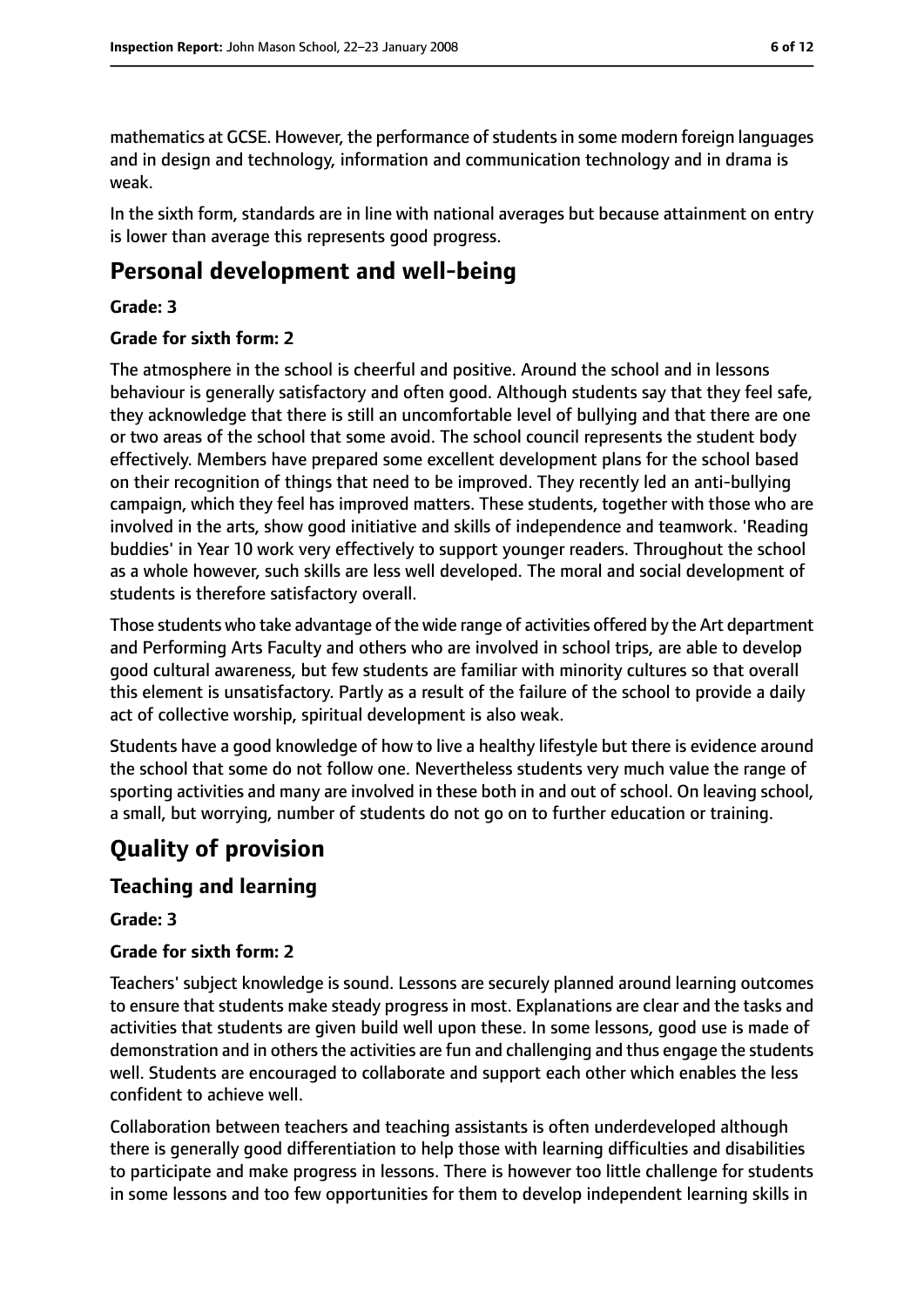many. Expectations are generally low and teachers' marking often fails to identify what the student needs to do next in order to improve their work.

#### **Curriculum and other activities**

#### **Grade: 3**

#### **Grade for sixth form: 2**

The school's specialist status has been well managed within the Art Department and Performing Arts Faculty and has resulted in an expanded curriculum and resources that genuinely excite and enthuse a good proportion of students. Results in many arts subjects are well above the school's average. The strong leadership and good practice that takes place within the faculty have not yet been used to drive improvements in the school as a whole.

The curriculum at Key Stage 3 has been modified to meet the needs of the full range of learners but, as the school is aware, is not yet able to meet individual learning needs really effectively. At Key Stage 4, guided choice provides for the range of students' abilities and interests but does not allow for much flexibility or a wide range of choices. Links with businesses are good and students have opportunities to develop their understanding of the world of work. There are some strong opportunities for enrichment both through visits to the school's base in Wales, which are evidently enjoyed by many, and through trips abroad. Many students appreciate the extra opportunities that are available to them in sport and the arts.

### **Care, guidance and support**

#### **Grade: 3**

#### **Grade for sixth form: 2**

Staff are very caring of individual students, particularly those experiencing difficulties. The safeguarding of students is secure. In the last term, the school has implemented a behaviour policy and has successfully reduced the number of pupils who are excluded or on detention. Action has been also been taken to reduce the students' absence rate which is now in line with national averages. Students who are new to the school are well supported, as are students who are at an early stage of learning English. The school reports clearly to parents in all subjects except citizenship and most students know at what level they are working and what they should be aiming for. The targets set however are not sufficiently challenging and there are weaknesses in the school's ability to track the progress of all students and intervene effectively at an early stage to ensure that all are on track. Some departments do this much more effectively than others.

Students with learning difficulties and disabilities are given the additional help they need to ensure that their progressisin line with the rest of the cohort. Recent improvementsin practice have made individual education plans more effective. Although the programmes of work-related learning are strong, some students, in both main school and the sixth form report that they feel that the guidance given about future careers is weak. The school does not promote race equality and opportunities for students to develop awareness of different cultures are too few.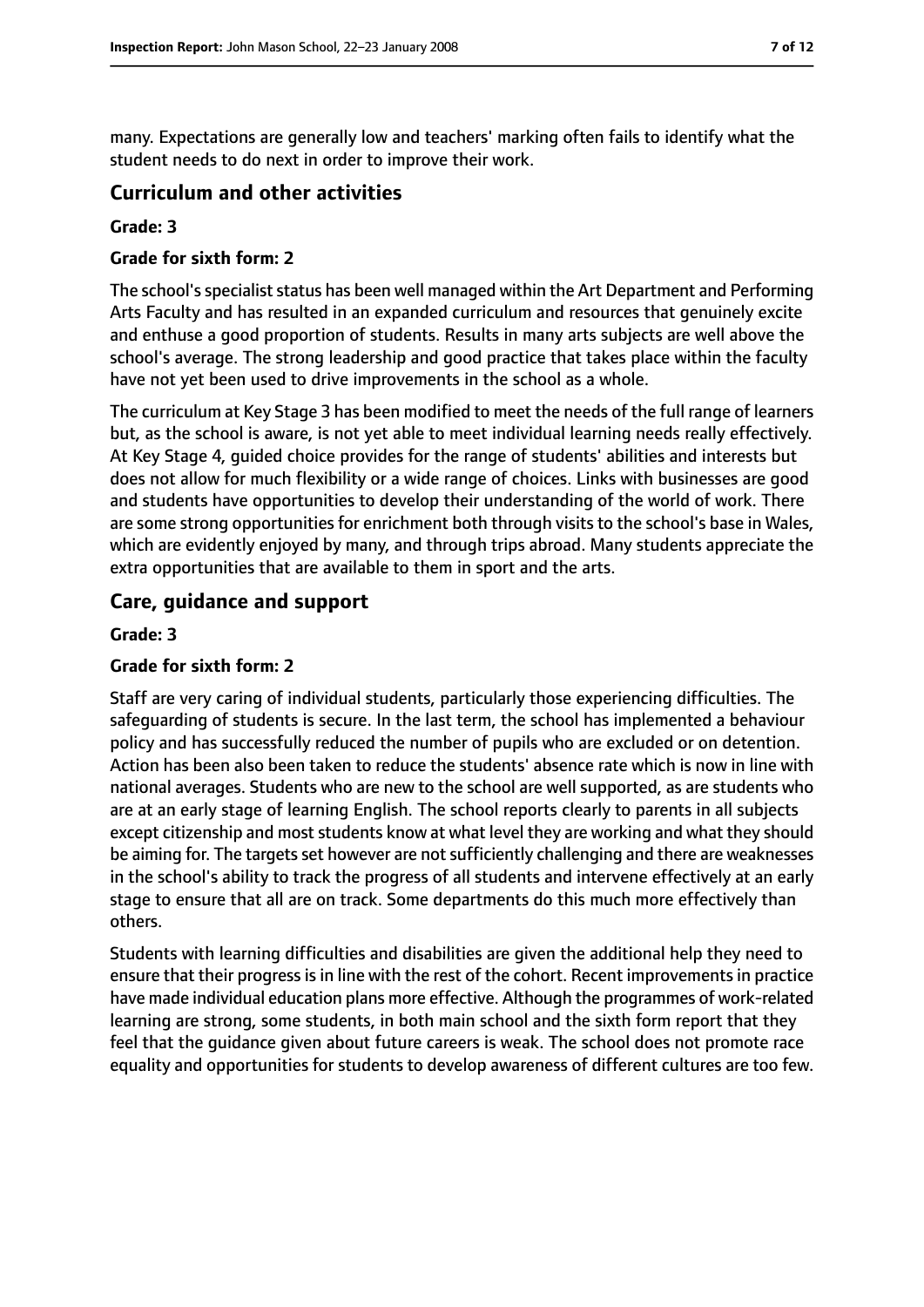## **Leadership and management**

#### **Grade: 4**

#### **Grade for sixth form: 2**

There are strong indications that things are set to improve rapidly under the new head teacher who has rightly gained the confidence of staff and set a vision of an excellent school before them. She is aware of the strengths and weaknesses of the school and has strategies for improvement. However, the impact of leadership and management until now has been insufficient to enable the school to make the progress that it should towards delivering a consistently good education for all its students. This is because leaders have not been able to set a clear direction based on a realistic understanding of the strengths and weaknesses of the school. Targets have lacked challenge.

Although there is some good practice in the school, there is too much inconsistency and middle leaders have not been empowered to lead effectively and to develop the expertise of others. The leadership of the sixth form has delivered good outcomes for students although the quality assurance of lessons that take place at sites other than the school is not effective.

The fabric of the school is run down and as a result does not engender respect from students; however, the resources on offer to them promote good learning in the arts, including a gallery which is used as a local community resource, and are satisfactory across the school.

The governance of the school is inadequate. Governors have failed to set high expectations. Despite the recommendations of previous Ofsted reports, statutory requirements are not met in relation to collective worship. In addition, the school does not meet the statutory requirement to adopt, implement and monitor a race equality policy or the requirement to report to parents on their children's progress in citizenship. The student welfare committee has not met for over a year and as a result important policies have not been adopted which has held up the progress of the school.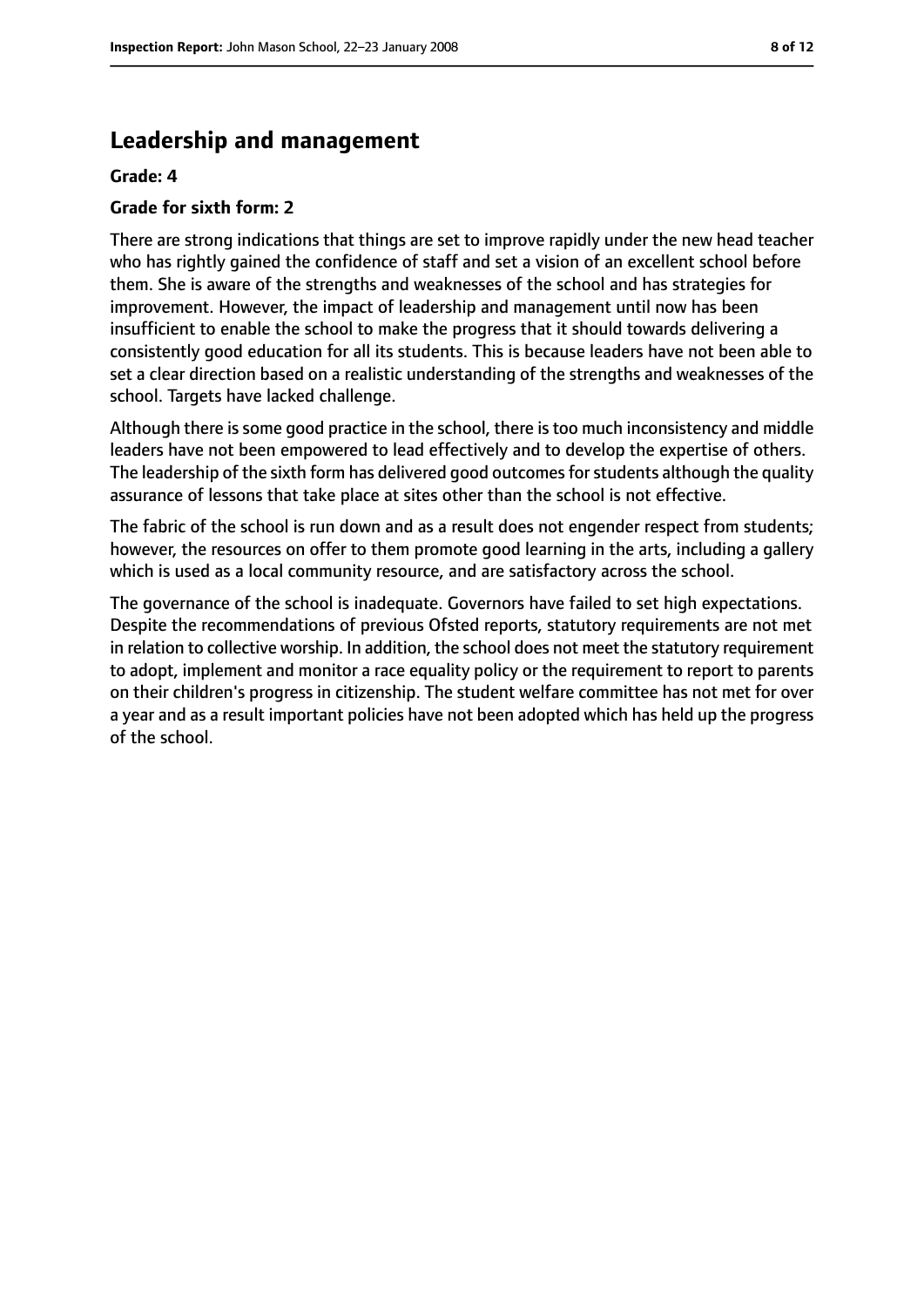**Any complaints about the inspection or the report should be made following the procedures set out in the guidance 'Complaints about school inspection', which is available from Ofsted's website: www.ofsted.gov.uk.**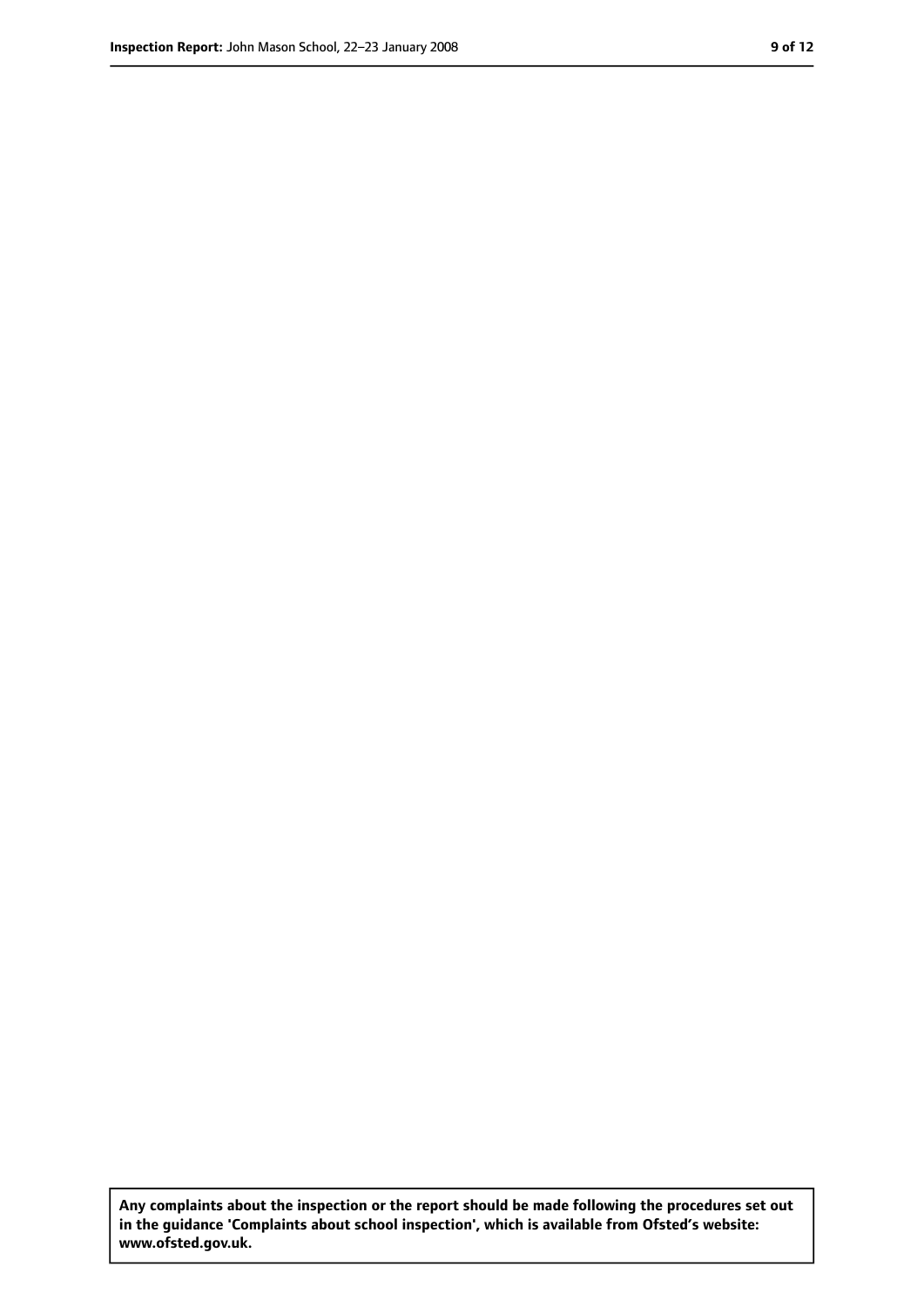#### **Annex A**

# **Inspection judgements**

| Key to judgements: grade 1 is outstanding, grade 2 good, grade 3 | <b>School</b>  | $16-19$ |
|------------------------------------------------------------------|----------------|---------|
| satisfactory, and grade 4 inadequate                             | <b>Overall</b> |         |

## **Overall effectiveness**

| How effective, efficient and inclusive is the provision of<br>education, integrated care and any extended services in meeting<br>the needs of learners? | 4  |           |
|---------------------------------------------------------------------------------------------------------------------------------------------------------|----|-----------|
| Effective steps have been taken to promote improvement since<br>the last inspection                                                                     | No | <b>No</b> |
| How well does the school work in partnership with others to<br>promote learners' well-being?                                                            |    |           |
| The capacity to make any necessary improvements                                                                                                         |    |           |

## **Achievement and standards**

| How well do learners achieve?                                                                               |  |
|-------------------------------------------------------------------------------------------------------------|--|
| The standards <sup>1</sup> reached by learners                                                              |  |
| How well learners make progress, taking account of any significant<br>variations between groups of learners |  |
| How well learners with learning difficulties and disabilities make<br>progress                              |  |

## **Personal development and well-being**

| How good is the overall personal development and<br>well-being of the learners?                                  |  |
|------------------------------------------------------------------------------------------------------------------|--|
| The extent of learners' spiritual, moral, social and cultural<br>development                                     |  |
| The extent to which learners adopt healthy lifestyles                                                            |  |
| The extent to which learners adopt safe practices                                                                |  |
| How well learners enjoy their education                                                                          |  |
| The attendance of learners                                                                                       |  |
| The behaviour of learners                                                                                        |  |
| The extent to which learners make a positive contribution to<br>the community                                    |  |
| How well learners develop workplace and other skills that will<br>contribute to their future economic well-being |  |

# **The quality of provision**

| How effective are teaching and learning in meeting the<br>full range of the learners' needs?          |  |
|-------------------------------------------------------------------------------------------------------|--|
| How well do the curriculum and other activities meet the<br>range of needs and interests of learners? |  |
| How well are learners cared for, guided and supported?                                                |  |

 $^1$  Grade 1 - Exceptionally and consistently high; Grade 2 - Generally above average with none significantly below average; Grade 3 - Broadly average to below average; Grade 4 - Exceptionally low.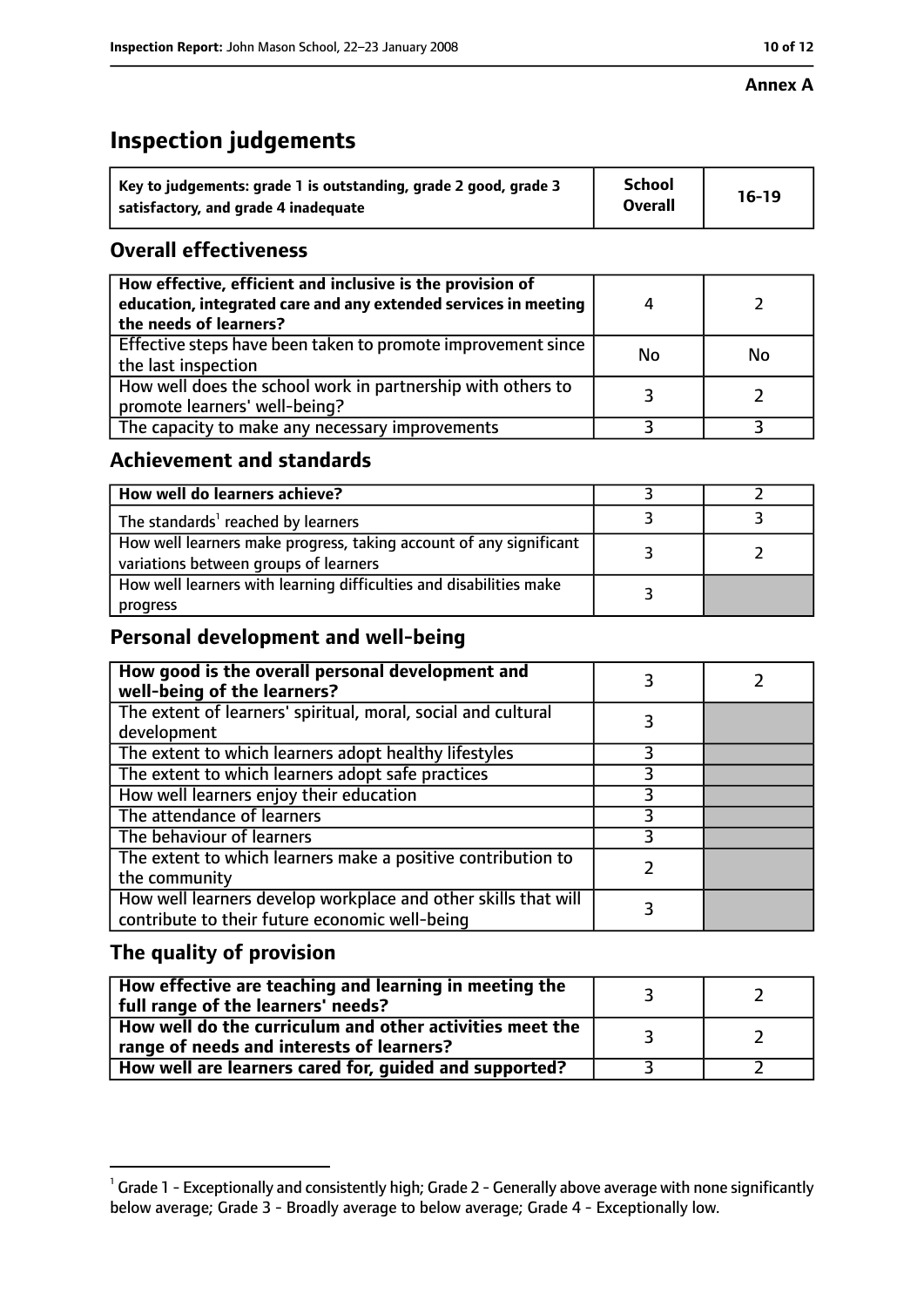#### **Annex A**

# **Leadership and management**

| How effective are leadership and management in raising<br>achievement and supporting all learners?                                                 | 4   |     |
|----------------------------------------------------------------------------------------------------------------------------------------------------|-----|-----|
| How effectively leaders and managers at all levels set clear<br>direction leading to improvement and promote high quality of<br>care and education | 4   |     |
| How effectively leaders and managers use challenging targets<br>to raise standards                                                                 | 4   |     |
| The effectiveness of the school's self-evaluation                                                                                                  | 4   |     |
| How well equality of opportunity is promoted and discrimination<br>tackled so that all learners achieve as well as they can                        | 3   |     |
| How effectively and efficiently resources, including staff, are<br>deployed to achieve value for money                                             | 4   |     |
| The extent to which governors and other supervisory boards<br>discharge their responsibilities                                                     | 4   |     |
| Do procedures for safequarding learners meet current<br>qovernment requirements?                                                                   | Yes | Yes |
| Does this school require special measures?                                                                                                         | No  |     |
| Does this school require a notice to improve?                                                                                                      | Yes |     |